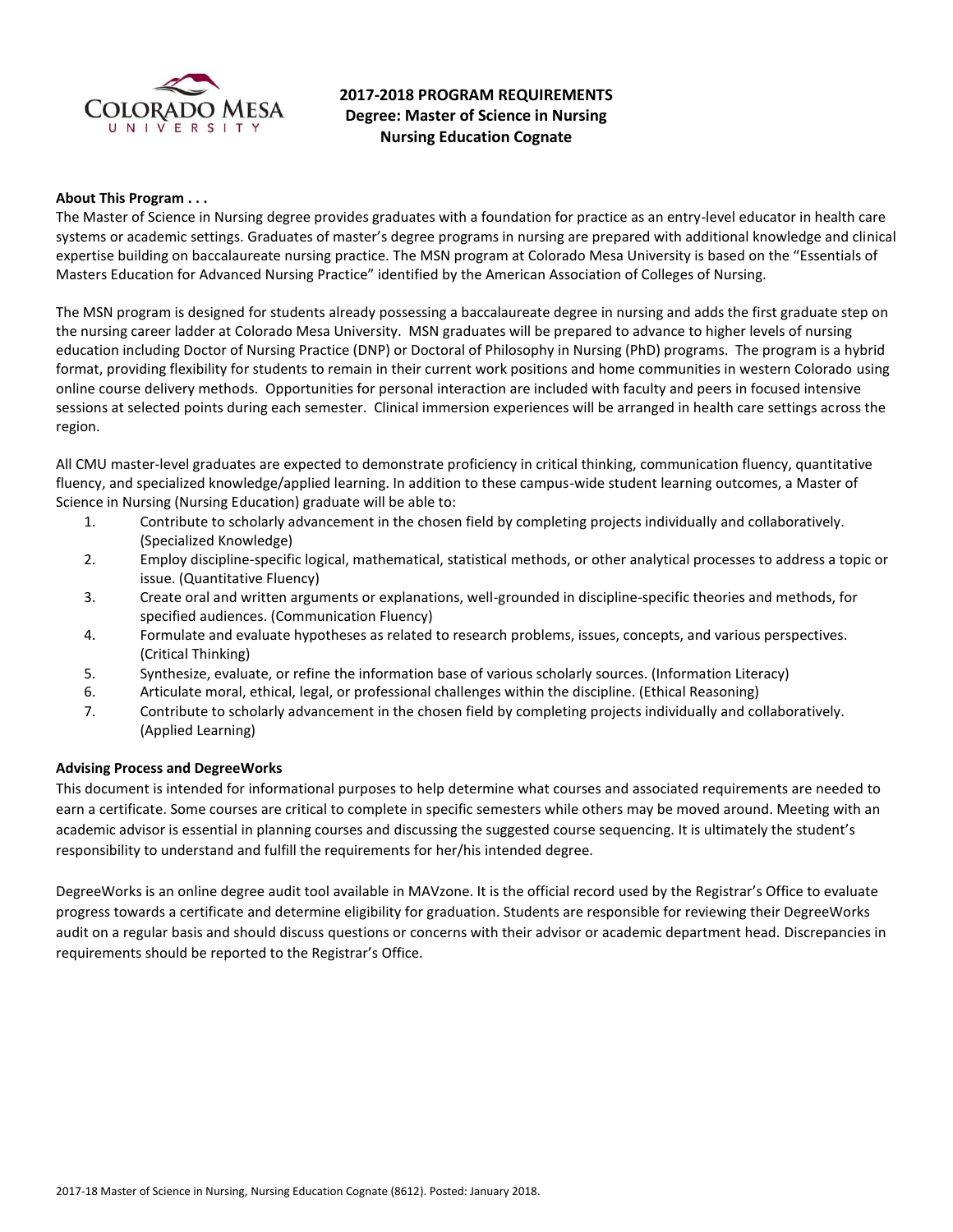# **Graduation Process**

Students must complete the following in the first two months of the semester prior to completing their certificate requirements (for one semester certificates complete in the first week of class):

- Review their DegreeWorks audit and create a plan that outlines how unmet requirements will be met in the final semester.
- Meet with their advisor and modify their plan as needed. The advisor must approve the final plan.
- Submit the "Intent to Graduate" form to the Registrar's Office to officially declare the intended graduation date and commencement ceremony plans.
- Register for all needed courses and complete all requirements for each degree sought.

Submission deadlines and commencement details can be found at [http://www.coloradomesa.edu/registrar/graduation.html.](http://www.coloradomesa.edu/registrar/graduation.html)

If your petition for graduation is denied, it will be your responsibility to apply for graduation in a subsequent semester. Your "Intent to Graduate" does not automatically move to a later graduation date.

## **INSTITUTIONAL GRADUATE DEGREE REQUIREMENTS**

The following institutional requirements apply to all CMU graduate-level degrees. Specific programs may have different requirements that must be met in addition to institutional requirements.

- Graduate certificates consist of a minimum of 5 credit hours. Master's degrees consist of a minimum of 30 credit hours. Doctoral degrees consist of a minimum of 60 credit hours
- All credits in a graduate program must be minimally at the 500-level.
- At least fifty percent of the credit hours must be taken at CMU.
- Students must achieve a 3.00 cumulative GPA or higher in all CMU coursework.
- A course may only be used to fulfill one requirement for each degree/certificate.
- Capstone exit assessment/projects (e.g., Major Field Achievement Test) requirements are identified under Program-Specific Requirements.
- The Catalog Year determines which program sheet and certificate requirements a student must fulfill in order to graduate. Visit with your advisor or academic department to determine which catalog year and program requirements you should follow.
- See "Requirements for Graduate Degrees and Certificates" in the catalog for a complete list of graduation requirements.

### **PROGRAM-SPECIFIC REQUIREMENTS**

- Admission to the program follows the general admissions policies & procedures for graduate programs outlined in the university catalog.
- A bachelor's degree in nursing from a regionally accredited college or university is required, prior to beginning the program. Applicants must have maintained a GPA of 3.0 or better in baccalaureate nursing coursework.
- 36 semester hours are required for the Master of Science in Nursing, Nursing Education Cognate degree.
- No course grade lower than a "B" will be counted toward the degree.
- Applicants must hold a current, unrestricted license to practice as a registered nurse in their State of Practice.
- It is recommended that students work closely with a faculty advisor when selecting courses and scheduling classes prior to registration.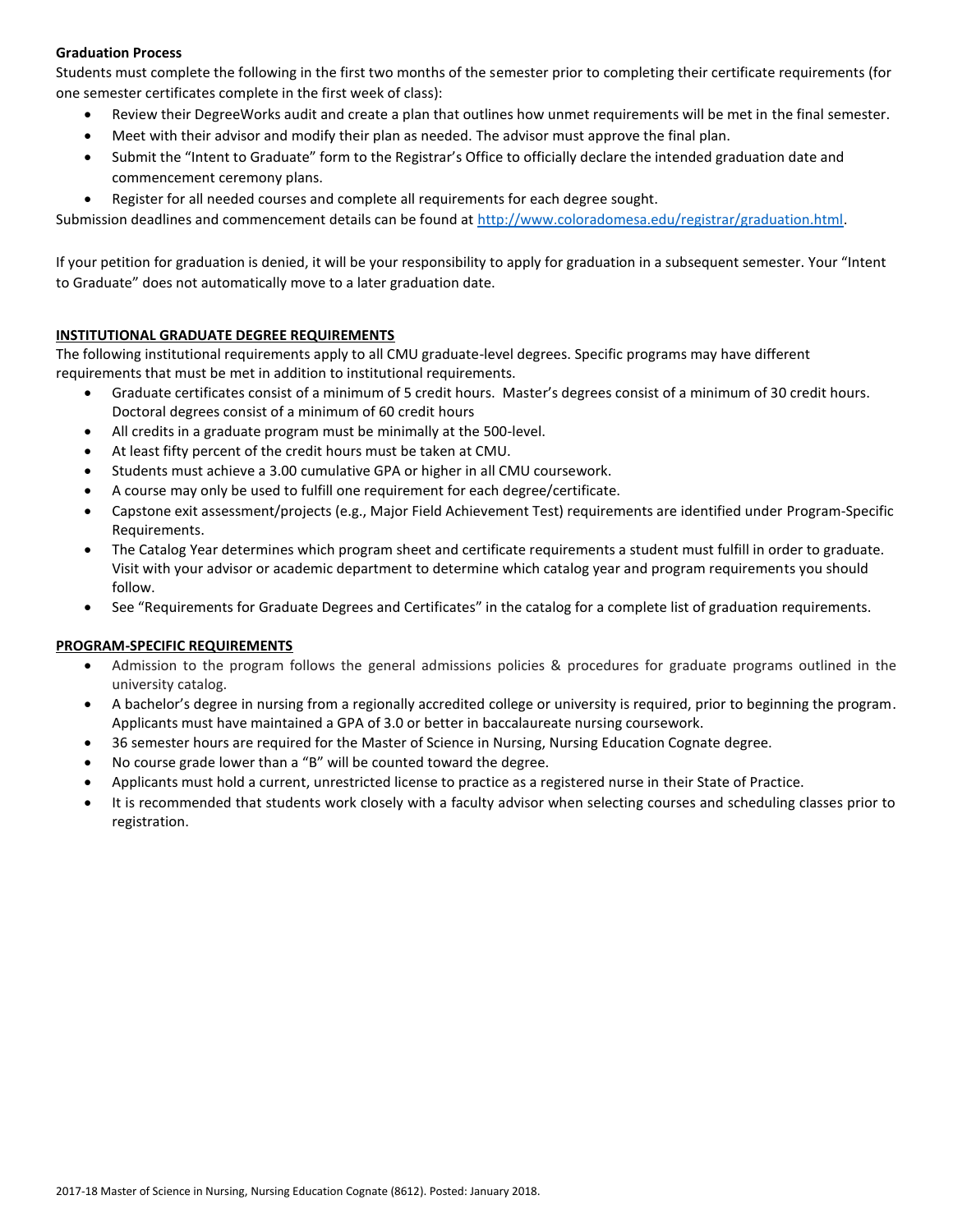# **MASTER OF SCIENCE IN NURSING, NURSING EDUCATION COGNATE REQUIREMENTS** (36 semester hours, must earn a grade of "B"

or better in each course)

## **Required Core Courses** (15 semester hours)

- $\Box$  NURS 500 Theoretical Foundations (3)
- $\Box$  NURS 501 Nursing Research Methods (3)
- $\Box$  NURS 502 Health Information Systems (3)
- $\Box$  NURS 503 Organizational Leadership (3)
- $\Box$  NURS 504 Health Policy (3)

# **Advanced Nursing Practice Cognate** (15 semester hours)

- NURS 525 Pathophysiologic Concepts (3)
- $\Box$  NURS 526 Pharmacology for Advanced Nurse Practitioners (3)
- □ NURS 527 Advanced Health Assessment (3)
- $\Box$  NURS 540 Teaching Strategies for the Nurse Educator (3)
- $\Box$  NURS 545 Curriculum Design and Evaluation (3)

# **Capstone** (6 semester hours)

- NURS 560 Nurse Educator Practicum (3)
- NURS 575 Capstone Project (3)

# **Other Requirements**

□ Completion of Oral Comprehensive Exam